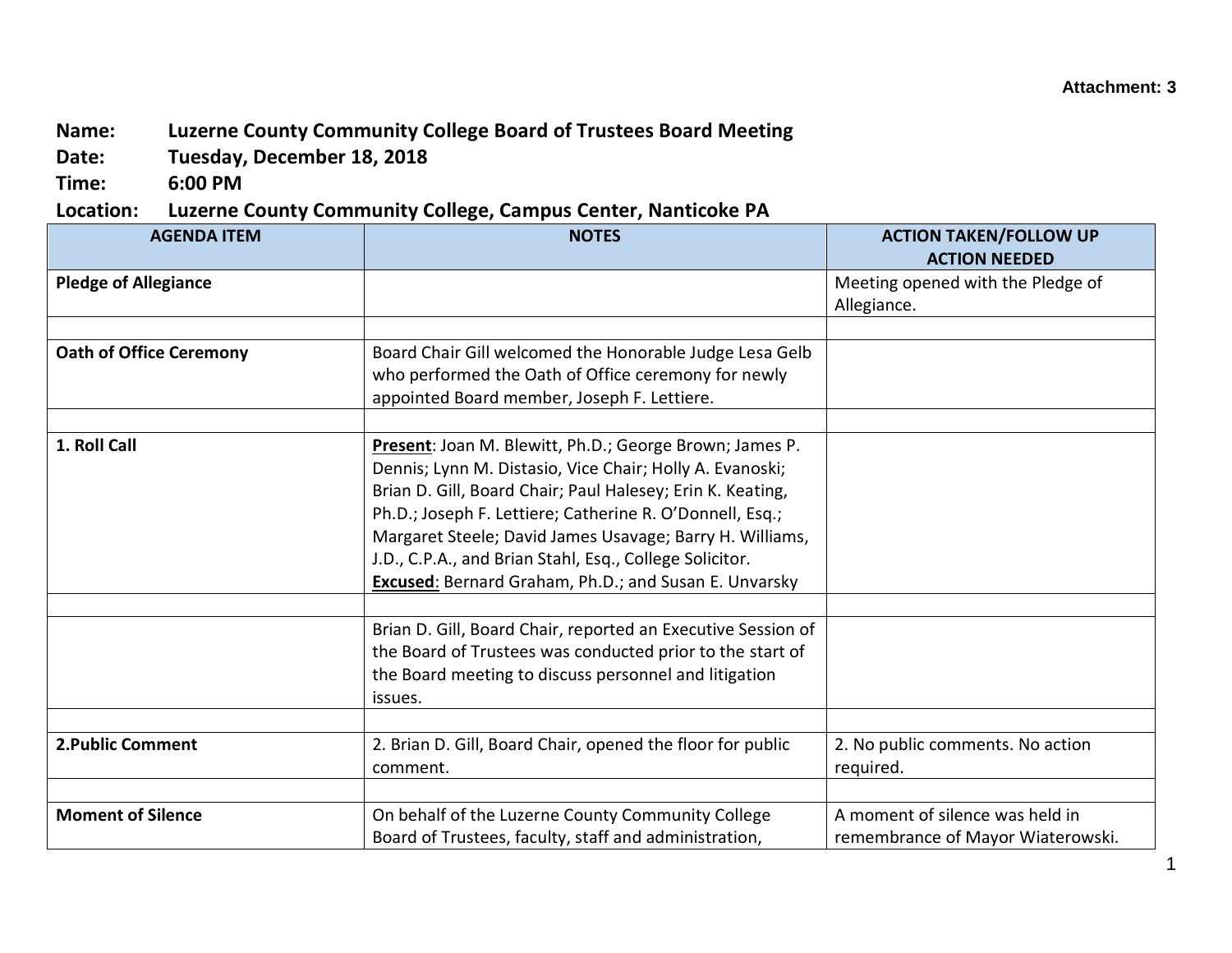| <b>AGENDA ITEM</b>                                                                                                                                       | <b>NOTES</b>                                                                                                                                                                                                                                                                                                                                                                                                                                                                                                                                                                                                              | <b>ACTION TAKEN/FOLLOW UP</b><br><b>ACTION NEEDED</b>                                                                                                                    |
|----------------------------------------------------------------------------------------------------------------------------------------------------------|---------------------------------------------------------------------------------------------------------------------------------------------------------------------------------------------------------------------------------------------------------------------------------------------------------------------------------------------------------------------------------------------------------------------------------------------------------------------------------------------------------------------------------------------------------------------------------------------------------------------------|--------------------------------------------------------------------------------------------------------------------------------------------------------------------------|
|                                                                                                                                                          | President Leary expressed the College's deepest<br>sympathies on the recent passing of the Richard<br>Wiaterowski, Mayor of the City of Nanticoke, who lost his<br>battle with cancer. Mayor Wiaterowski leaves behind his<br>wife of 21 years, Wendy, and their four children.                                                                                                                                                                                                                                                                                                                                           |                                                                                                                                                                          |
| 3. Approval of October 23, 2018,<br><b>Board Minutes</b>                                                                                                 | 3. Brian D. Gill, Board Chair, recommended approval of<br>the October 23, 2018, Board minutes.                                                                                                                                                                                                                                                                                                                                                                                                                                                                                                                            | 3. Approved. Motion made by David<br>James Usavage and seconded by Joan M.<br>Blewitt, Ph.D.<br>Vote was all "yes". Motion carried.                                      |
| 4. Approval of December 18, 2018<br><b>Board Agenda</b>                                                                                                  | 4. Brian D. Gill, Board Chair, recommended the Luzerne<br>County Community College Board of Trustees approval to<br>amend the December 18, 2018 Board agenda to include<br>one additional Finance Committee action item referenced<br>as 8-E.                                                                                                                                                                                                                                                                                                                                                                             | 4. Approved. Motion made by Joan M.<br>Blewitt, Ph.D.; seconded by George<br>Brown to approve the amended agenda<br>as presented.<br>Vote was all "yes". Motion carried. |
| 5. Report of Officers and Agents<br>President's Report<br>$\circ$<br>Luzerne County Community College<br>and Wilkes University Articulation<br>Agreement | President Leary and Dr. Patrick, President of Wilkes<br>University announced and officially signed a new<br>agreement with Wilkes University that would assist LCCC<br>students who earn an associate degree in applied science<br>in Early Childhood Education can seamlessly transfer into<br>Wilkes University's bachelor's degree in the Elementary<br>and Early Childhood Education (Pre-K) with third year<br>junior status at Wilkes.<br>President Leary noted the agreement further strengthens<br>the College's cooperative educational partnership with<br>Wilkes University which ranks among the most popular | 5. No action required.                                                                                                                                                   |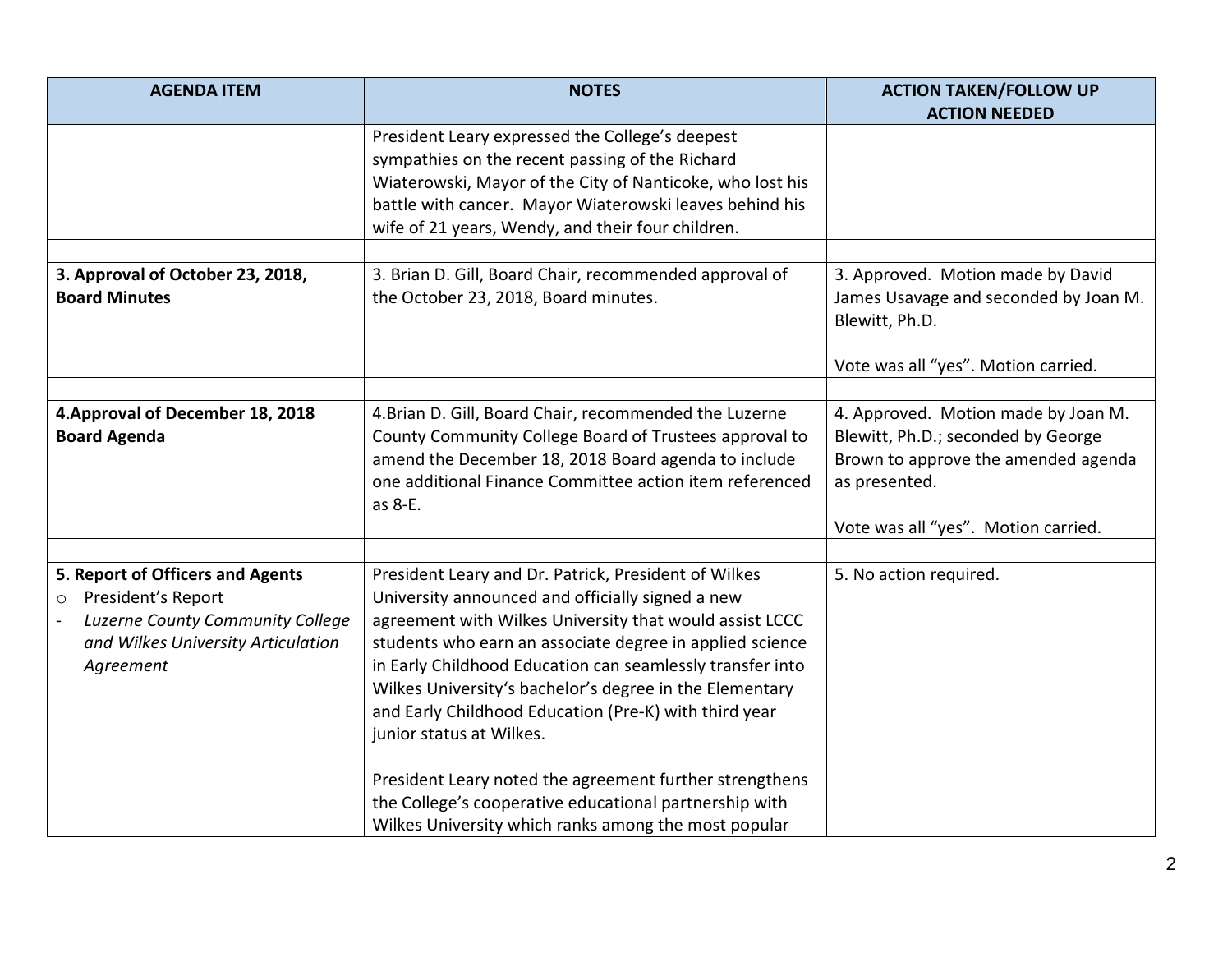| <b>AGENDA ITEM</b> | <b>NOTES</b>                                                                                                                                                                                                                                                                                                                                                                                                                                                                                                                                                                                                                                                                                                                                                                                                                                                                                                                                                                                                                                                                                                                                                                                                                                                                                                                                                                                                                                                                                                    | <b>ACTION TAKEN/FOLLOW UP</b> |
|--------------------|-----------------------------------------------------------------------------------------------------------------------------------------------------------------------------------------------------------------------------------------------------------------------------------------------------------------------------------------------------------------------------------------------------------------------------------------------------------------------------------------------------------------------------------------------------------------------------------------------------------------------------------------------------------------------------------------------------------------------------------------------------------------------------------------------------------------------------------------------------------------------------------------------------------------------------------------------------------------------------------------------------------------------------------------------------------------------------------------------------------------------------------------------------------------------------------------------------------------------------------------------------------------------------------------------------------------------------------------------------------------------------------------------------------------------------------------------------------------------------------------------------------------|-------------------------------|
|                    | choices for our transfer students. President Leary<br>introduced Lynne Pabst, Associate Professor, Social<br>Science/History and Coordinator of Early Childhood<br>Education; Dr. Janis Wilson Seeley, Professor and<br>Chairperson, Social Science/History; and Kate Zielinski,<br>Associate Professor, Social Science/History, who<br>collaborated with the Wilkes Department of Education on<br>this agreement.<br>Remarks were provided by Dr. Patrick Leahy, President of<br>Wilkes University, Dr. Anne Skleder, Provost and Senior<br>Vice President, Rosana Reyes, Vice President of<br>Enrollment Management and Student Development,<br>LCCC; and Dr. Rhonda Rabbitt, Dean of the School of<br>Education.<br>Dr. Rabbitt acknowledged the following individuals who<br>collaborated with LCCC 's Early Childhood Education<br>department, and were unable to attend the Board<br>meeting: Dr. Suzanne Murray Galella, Chair, School of<br>Education, Dr. Lori Cooper, and Ann Nicastro. Dr. Rabbitt<br>noted when Governor Wolf announced the crisis with<br>Early Childhood Education she learned her colleagues at<br>LCCC and Wilkes University are part of Higher Ed<br>Consortium for the State of Pennsylvania and have been<br>identified as the leaders and innovators within the State<br>addressing early childhood education; in addition, serve as<br>the NEPA Representatives. Kudos were extended to Ms.<br>Pabst, Dr. Seeley, Ms. Zielinski, Dr. Galella, Dr. Cooper, Ms.<br>Nicastro. | <b>ACTION NEEDED</b>          |
|                    |                                                                                                                                                                                                                                                                                                                                                                                                                                                                                                                                                                                                                                                                                                                                                                                                                                                                                                                                                                                                                                                                                                                                                                                                                                                                                                                                                                                                                                                                                                                 |                               |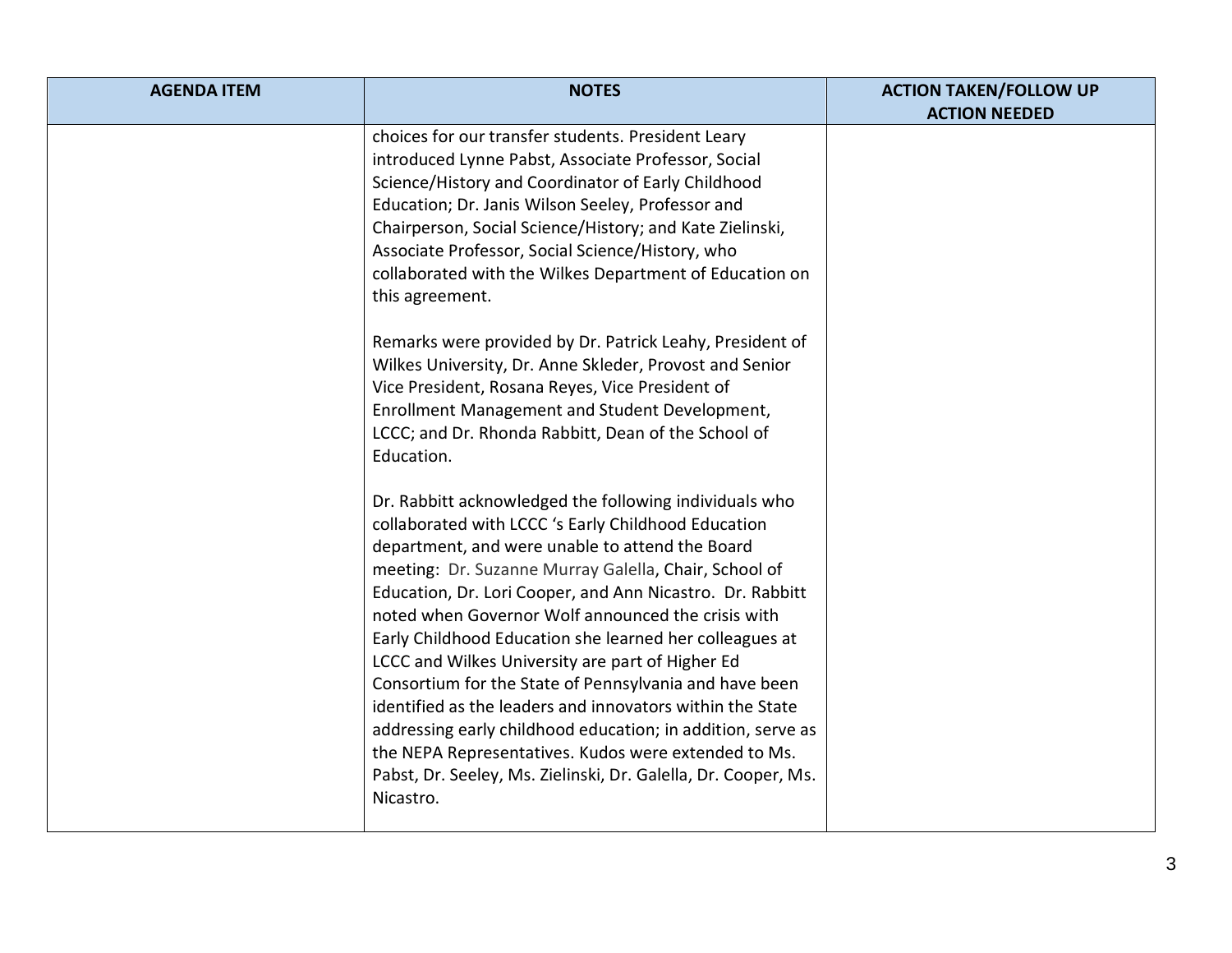| <b>AGENDA ITEM</b>       | <b>NOTES</b>                                                                                                                                                                                                                                                                                                                                                                                                                                                                                                                                                                                                                                                                                                                                                                                                                                                         | <b>ACTION TAKEN/FOLLOW UP</b><br><b>ACTION NEEDED</b> |
|--------------------------|----------------------------------------------------------------------------------------------------------------------------------------------------------------------------------------------------------------------------------------------------------------------------------------------------------------------------------------------------------------------------------------------------------------------------------------------------------------------------------------------------------------------------------------------------------------------------------------------------------------------------------------------------------------------------------------------------------------------------------------------------------------------------------------------------------------------------------------------------------------------|-------------------------------------------------------|
|                          | Angela Roman, LCCC graduate, Class of 2018, and current<br>student at Wilkes University in Elementary and Early<br>Childhood Education, provided remarks of her experience<br>at LCCC and her decision to transfer to Wilkes University.                                                                                                                                                                                                                                                                                                                                                                                                                                                                                                                                                                                                                             |                                                       |
| <b>Treasurer Report</b>  | Cheryl Baur, Interim Vice President of Finance, reviewed<br>the Treasurer's Report. The summary page highlights the<br>Current Funds, Auxiliary Funds, and the Plant Funds. As a<br>result of enrollment, there is a \$1 million decrease in the<br>Current Fund from the prior. Bookstore Fund the income<br>and expenses both decreased, the operating account<br>increased profit through the first four month of the year<br>where are at the same time last year we were operating at<br>a loss. Food Services is operating with a slight loss as<br>compared to prior year. The supplemental report notes a<br>slight decrease in tuition; Continuing Education seminars<br>shows a slight decrease in revenue; the Luzerne County<br>appropriations are currently paid in full through<br>September 2018; and salaries show a decrease due to<br>retirements. | No action required.                                   |
| <b>Foundation Report</b> | Sandy Nicholas, Executive Director, Institutional<br>Advancement and Foundation, reported the Foundation<br>Nominations Committee is seeking nominations for Board<br>members and officers.                                                                                                                                                                                                                                                                                                                                                                                                                                                                                                                                                                                                                                                                          |                                                       |
|                          | The Foundation received approval from the<br>Commonwealth of Pennsylvania to solicit funds under the<br>Educational Improvement Tax Credit Program (EITC). EITC<br>supports summer camps as well as scholarships for the<br>Early College program.                                                                                                                                                                                                                                                                                                                                                                                                                                                                                                                                                                                                                   |                                                       |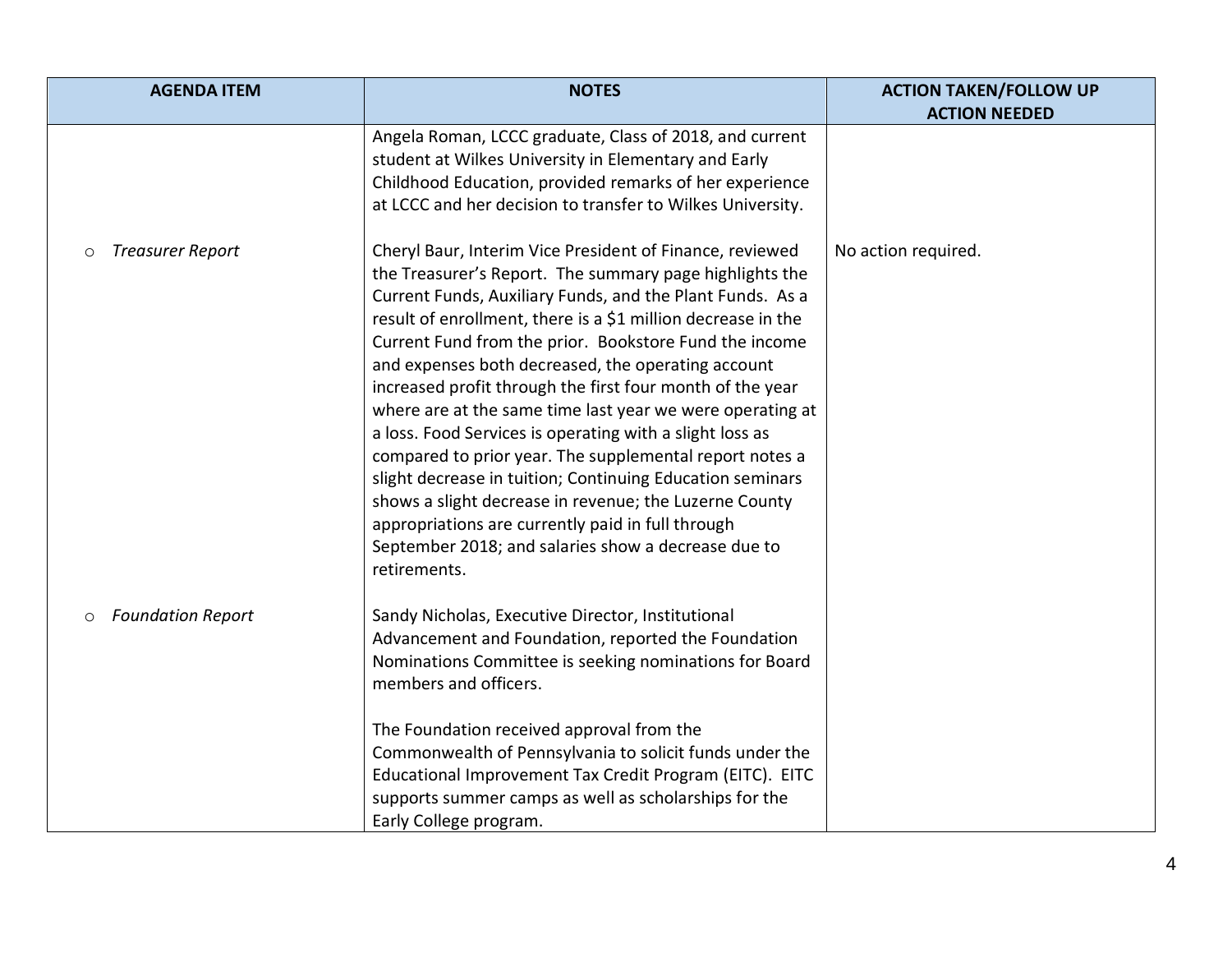| <b>AGENDA ITEM</b>                                                                              | <b>NOTES</b>                                                                                                                                                                                                                                                                                                                                                                                                                                                                                                                                                                                                                                                                                                                                                                                                                                                                                                                    | <b>ACTION TAKEN/FOLLOW UP</b>                                                              |
|-------------------------------------------------------------------------------------------------|---------------------------------------------------------------------------------------------------------------------------------------------------------------------------------------------------------------------------------------------------------------------------------------------------------------------------------------------------------------------------------------------------------------------------------------------------------------------------------------------------------------------------------------------------------------------------------------------------------------------------------------------------------------------------------------------------------------------------------------------------------------------------------------------------------------------------------------------------------------------------------------------------------------------------------|--------------------------------------------------------------------------------------------|
| <b>Foundation Report (continued)</b><br>$\circ$                                                 | The Foundation Office is accepting applications for the<br>2019 scholarships. It is our process to monitor the<br>academic progress of our current scholarship recipients to<br>ensure they are maintaining academic progress in order to<br>keep the scholarship for the second part of the year. Ms.<br>Nicholas noted 75% of the scholarship recipients maintain<br>a GPA of 3.5 or above.<br>At this time, Ms. Nicholas thanked the Trustees for<br>participating in the annual Scholarship Donor Dinner and<br>asked Dinner Co-Chair, Catherine O'Donnell, Esq. to say a<br>few words.<br>Trustee O'Donnell thanked the Board for their 100%<br>participation and support of the Scholarship Donor<br>Dinner. The event was one of the most successful dinners<br>held, raising more \$60,000. Trustee O'Donnell thanked<br>Co-Chair Becky Brominski, Sandy Nicholas and staff for all<br>of their support and assistance. | <b>ACTION NEEDED</b>                                                                       |
|                                                                                                 |                                                                                                                                                                                                                                                                                                                                                                                                                                                                                                                                                                                                                                                                                                                                                                                                                                                                                                                                 |                                                                                            |
| 6. Report of the Executive Committee                                                            |                                                                                                                                                                                                                                                                                                                                                                                                                                                                                                                                                                                                                                                                                                                                                                                                                                                                                                                                 |                                                                                            |
| 6A. Ratification of RFP for Remediation<br>and Installation of Chilled Water Pipe<br>Insulation | 6A. Board Chair Gill presented the Executive Committee<br>report and recommended the Luzerne County Community<br>College Board of Trustees ratify and reaffirm the RFP<br>contract awarded to Therm-All Insulation Inc., in the                                                                                                                                                                                                                                                                                                                                                                                                                                                                                                                                                                                                                                                                                                 | 6A. Approved. Motion made by David<br>James Usavage; seconded by Joan M.<br>Blewitt, Ph.D. |
| 6B. Ratification of Renewal of                                                                  | amount of \$32,274, to remediate existing fiberglass<br>insulation and install new chilled water pipe insulation in<br>the Educational Conference Center.<br>6B. Recommend the Luzerne County Community College                                                                                                                                                                                                                                                                                                                                                                                                                                                                                                                                                                                                                                                                                                                 | Vote all "yes". Motion carried.                                                            |
| Agreements for the PA Safety                                                                    | Board of Trustees ratify and reaffirm the renewal of                                                                                                                                                                                                                                                                                                                                                                                                                                                                                                                                                                                                                                                                                                                                                                                                                                                                            | 6B. Approved. Motion made by David<br>James Usavage; seconded by Holly                     |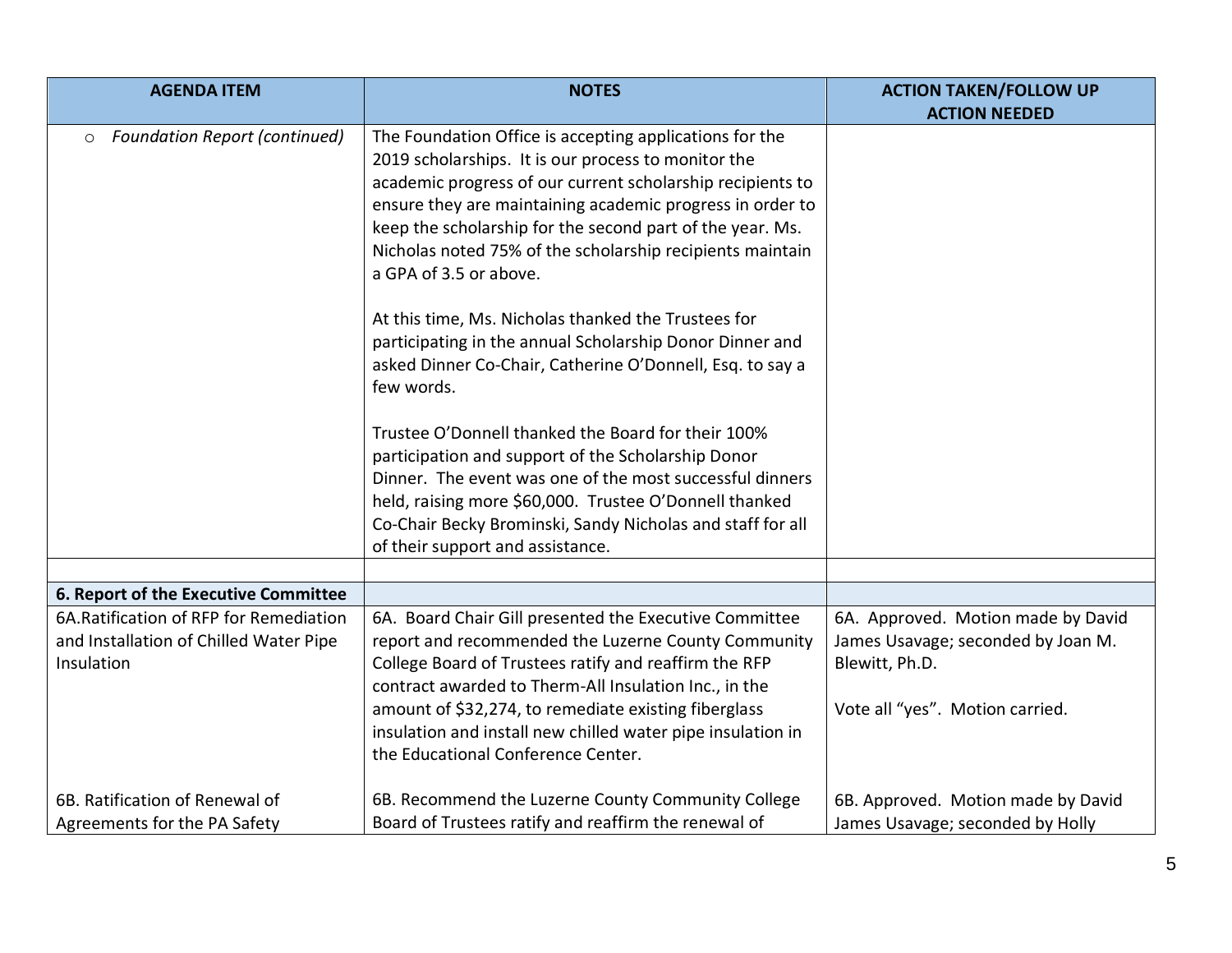| <b>AGENDA ITEM</b>                                                        | <b>NOTES</b>                                                                                                 | <b>ACTION TAKEN/FOLLOW UP</b><br><b>ACTION NEEDED</b> |
|---------------------------------------------------------------------------|--------------------------------------------------------------------------------------------------------------|-------------------------------------------------------|
|                                                                           |                                                                                                              | Evanoski.                                             |
| Inspection Training and Certification<br>Testing and Emissions Inspection | Agreements with PennDOT for PA Safety Inspection<br>Training and Certification Testing, as well as Emissions |                                                       |
| Training and Certification Testing.                                       | Inspection Training and Certification Testing. There is no                                                   | Vote was all "yes". Motion carried.                   |
|                                                                           | cost to the College for the renewal of the PA Safety                                                         |                                                       |
|                                                                           | Inspection Training and Certification Testing nor for the                                                    |                                                       |
|                                                                           | faculty training required for Emissions Inspection Training                                                  |                                                       |
|                                                                           | Certification. Training is offered through PennDOT at no                                                     |                                                       |
|                                                                           | charge to the College. And further:                                                                          |                                                       |
|                                                                           |                                                                                                              |                                                       |
|                                                                           | BE IT RESOLVED, by authority of the Board of Trustees of                                                     |                                                       |
|                                                                           | the Luzerne County Community College in Luzerne                                                              |                                                       |
|                                                                           | County, and it is hereby resolved by the authority of the                                                    |                                                       |
|                                                                           | same, that the President be authorized and directed to                                                       |                                                       |
|                                                                           | sign the [Safety Inspector Certification Training Program                                                    |                                                       |
|                                                                           | Performance Agreement and Emissions Inspector                                                                |                                                       |
|                                                                           | Certification Program Performance Agreement] on its                                                          |                                                       |
|                                                                           | behalf and that the Executive Assistant to the President                                                     |                                                       |
|                                                                           | and Board of Trustees be authorized to attest the same.                                                      |                                                       |
|                                                                           |                                                                                                              |                                                       |
| 7. Report of the Academic Committee                                       |                                                                                                              |                                                       |
| 7A. Recommendation to Approve                                             | 7A. Recommend the Luzerne County Community College                                                           | 7A. Approved. Motion made by Erin K.                  |
| Program Additions, Deletions and                                          | Board of Trustees approve the Program Additions,                                                             | Keating, Ph.D.; seconded by Lynn                      |
| <b>Modifications</b>                                                      | Deletions and Modifications as follows: to modify the                                                        | Distasio, Vice Chair.                                 |
|                                                                           | Accounting (CS.ACC) program by changing required                                                             |                                                       |
|                                                                           | program courses to include accounting software and cost                                                      | Vote was all "yes". Motion carried.                   |
|                                                                           | accounting to align with current industry standards;                                                         |                                                       |
|                                                                           | approve the deletion of the Customer Service/Data Entry                                                      |                                                       |
|                                                                           | (D.CSD) program.                                                                                             |                                                       |
| 7B. Recommendation to Approve                                             | 7B. Recommend the Luzerne County Community College                                                           | 7B. Approved. Motion made by Paul                     |
| <b>Administrative Policies</b>                                            | Board of Trustees approve the following revised                                                              | Halesey; seconded Erin K. Keating, Ph.D.              |
|                                                                           |                                                                                                              |                                                       |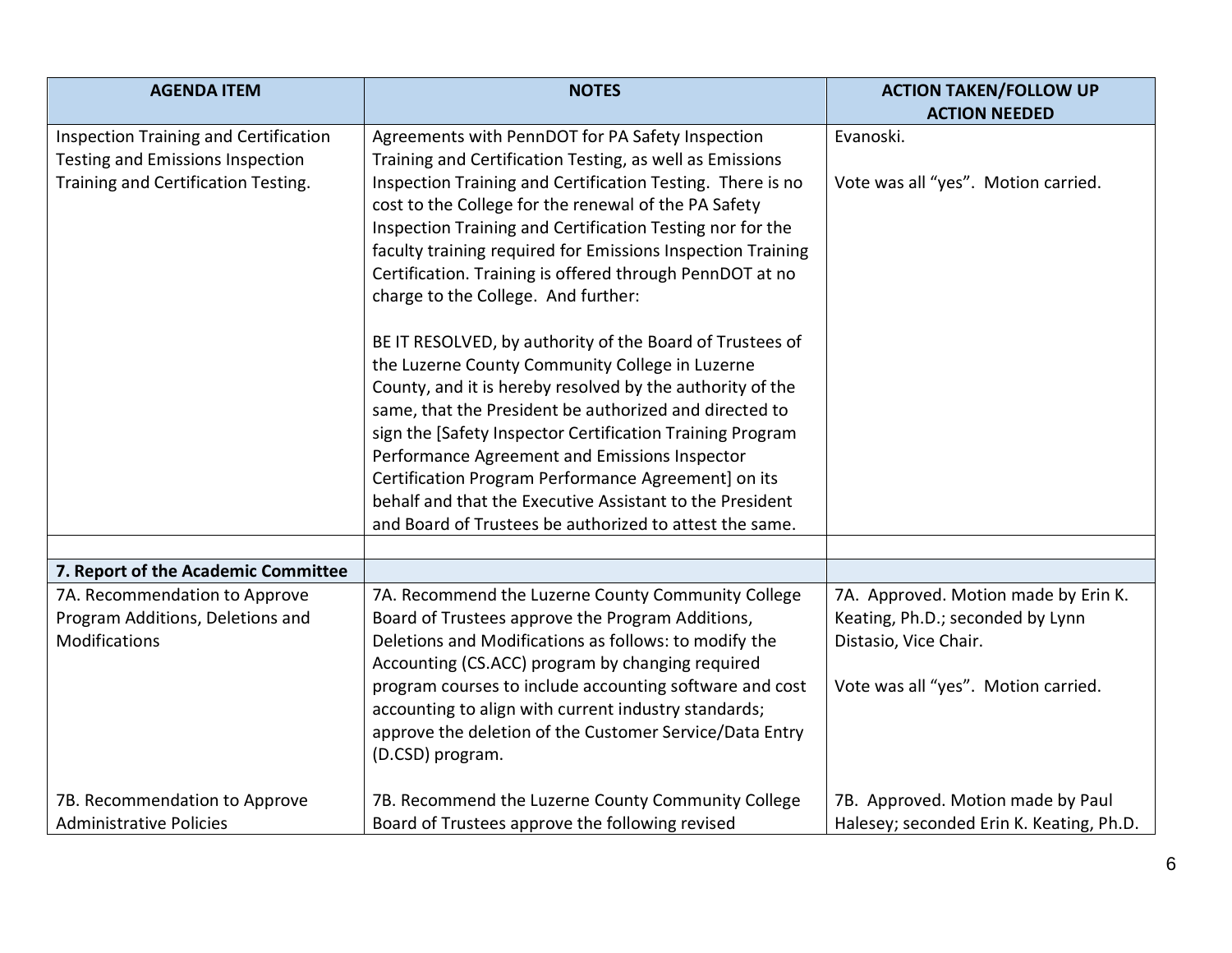| <b>AGENDA ITEM</b>                                                     | <b>NOTES</b>                                                                                                                                                                                                                                                                                                                                                                                                                                                                      | <b>ACTION TAKEN/FOLLOW UP</b><br><b>ACTION NEEDED</b>                                                                        |
|------------------------------------------------------------------------|-----------------------------------------------------------------------------------------------------------------------------------------------------------------------------------------------------------------------------------------------------------------------------------------------------------------------------------------------------------------------------------------------------------------------------------------------------------------------------------|------------------------------------------------------------------------------------------------------------------------------|
|                                                                        | Administrative Policies: LCCC Interlibrary Loan Policy,<br>Prior Learning Advanced Standing Policy, and Writing<br>Competency Exam Policy.                                                                                                                                                                                                                                                                                                                                        | Vote was all "yes". Motion carried.                                                                                          |
|                                                                        |                                                                                                                                                                                                                                                                                                                                                                                                                                                                                   |                                                                                                                              |
| 8. Report of the Finance Committee                                     |                                                                                                                                                                                                                                                                                                                                                                                                                                                                                   |                                                                                                                              |
| 8A. Recommendation to Approve<br><b>Summary of Payments</b>            | 8A. Barry H. Williams, J.D., C.P.A., Finance Committee,<br>presented the Finance report and recommended the<br>Luzerne County Community College Board of Trustees<br>approve the summary of payments.                                                                                                                                                                                                                                                                             | 8A. Approved. Motion made by David<br>James Usavage; seconded George<br>Brown.<br>Vote was all "yes". Motion carried.        |
| 8B. RFP, Property and Liability<br>Insurance Proposal                  | 8B. Recommend Luzerne County Community College<br>Board of Trustees approve the award of the Property and<br>Liability Insurance Contract, in the amount of<br>\$178,995.00, to Joseph J. Joyce Associates, Inc.                                                                                                                                                                                                                                                                  | 8B. Approved. Motion made by<br>Margaret Steele; seconded Catherine<br>O'Donnell, Esq<br>Vote was all "yes". Motion carried. |
| 8C. RFP, Worker's Compensation<br><b>Insurance Proposal</b>            | 8C. Recommend Luzerne County Community College<br>Board of Trustees approve the award of the Worker's<br>Compensation Insurance Contract, in the amount of<br>\$104,455.00, to Arthur J. Gallagher & Co.                                                                                                                                                                                                                                                                          | 8C. Approved. Motion made by Holly<br>Evanoski; seconded Erin K. Keating, Ph.D.<br>Vote was all "yes". Motion carried.       |
| 8D. Authorize the Transfer and<br><b>Restriction of Matching Funds</b> | 8D. Recommend the Luzerne County Community College<br>Board of Trustees authorize a transfer of the Unallocated<br>net Assets in the Unrestricted Current Fund to the Plant<br>Fund to be restricted for the matching funds required for<br>the completion of the prioritized capital projects and<br>equipment purchases. The College will be responsible for<br>an amount not to exceed \$618,675 in fiscal year 2018-<br>2019. The savings from the bond refinanced by Luzerne | 8D. Approved. Motion made by Paul<br>Halesey; seconded Joan M. Blewitt,<br>Ph.D.<br>Vote was all "yes". Motion carried.      |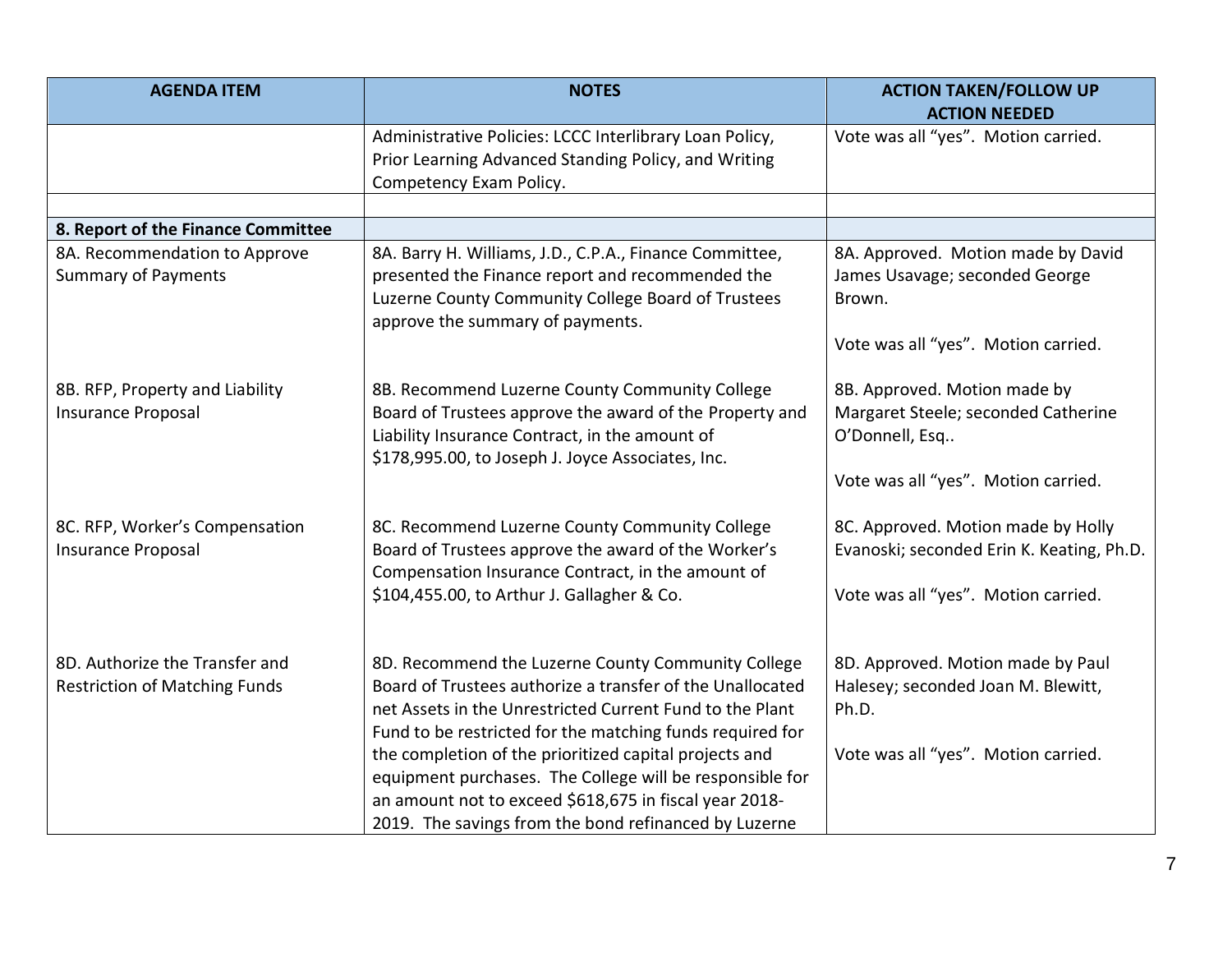| <b>AGENDA ITEM</b>                                                                                     | <b>NOTES</b>                                                                                                                                                                                                                                                                                                                                                           | <b>ACTION TAKEN/FOLLOW UP</b><br><b>ACTION NEEDED</b>                                                                             |
|--------------------------------------------------------------------------------------------------------|------------------------------------------------------------------------------------------------------------------------------------------------------------------------------------------------------------------------------------------------------------------------------------------------------------------------------------------------------------------------|-----------------------------------------------------------------------------------------------------------------------------------|
|                                                                                                        | County will provide the initial funding to address the<br>capital projects and equipment purchases.                                                                                                                                                                                                                                                                    |                                                                                                                                   |
| 8E. Authorize Letter of Intent to Award<br><b>Contract for Bookstore Management</b><br><b>Services</b> | 8E. Recommend the Luzerne County Community College<br>Board of Trustees authorize a "Letter of Intent" to<br>negotiate a contract with Follett Higher Education Group,<br>for the operation and management of Luzerne County<br>Community College's bookstore.                                                                                                         | 8E. Approved. Motion made by George<br>Brown; seconded James Dennis.<br>Vote was all "yes". Motion carried.                       |
| 9. Report of the Human Resources<br><b>Committee</b>                                                   |                                                                                                                                                                                                                                                                                                                                                                        |                                                                                                                                   |
| 9A. Approval of the Revised<br><b>Administrative Policies</b>                                          | 9A. Committee Chair Halesey recommended the Luzerne<br>County Community College Board of Trustees approve the<br>following revised administrative policies: Anti-<br>Discrimination & Anti-Harassment Policy; Closed Circuit<br>Television Video Monitoring Policy; College Audio/Visual<br>Recording Services Policy; and Policy and Procedure<br>Development Policy. | 9A. Approved. Motion made by David<br>James Usavage; seconded by Joan M.<br>Blewitt, Ph.D.<br>Vote was all "yes". Motion carried. |
| 10. Report of the Legislative,<br><b>Economic and Public Affairs</b><br><b>Committee</b>               |                                                                                                                                                                                                                                                                                                                                                                        |                                                                                                                                   |
|                                                                                                        | 10. Committee Chair Distasio noted there was no action<br>items/report to present at this time.                                                                                                                                                                                                                                                                        | 10. No action required.                                                                                                           |
|                                                                                                        | <b>Informational Items</b>                                                                                                                                                                                                                                                                                                                                             |                                                                                                                                   |
| 1. Unfinished Business-Previous<br>Meeting                                                             | 1.N/A                                                                                                                                                                                                                                                                                                                                                                  | 1. No action required.                                                                                                            |